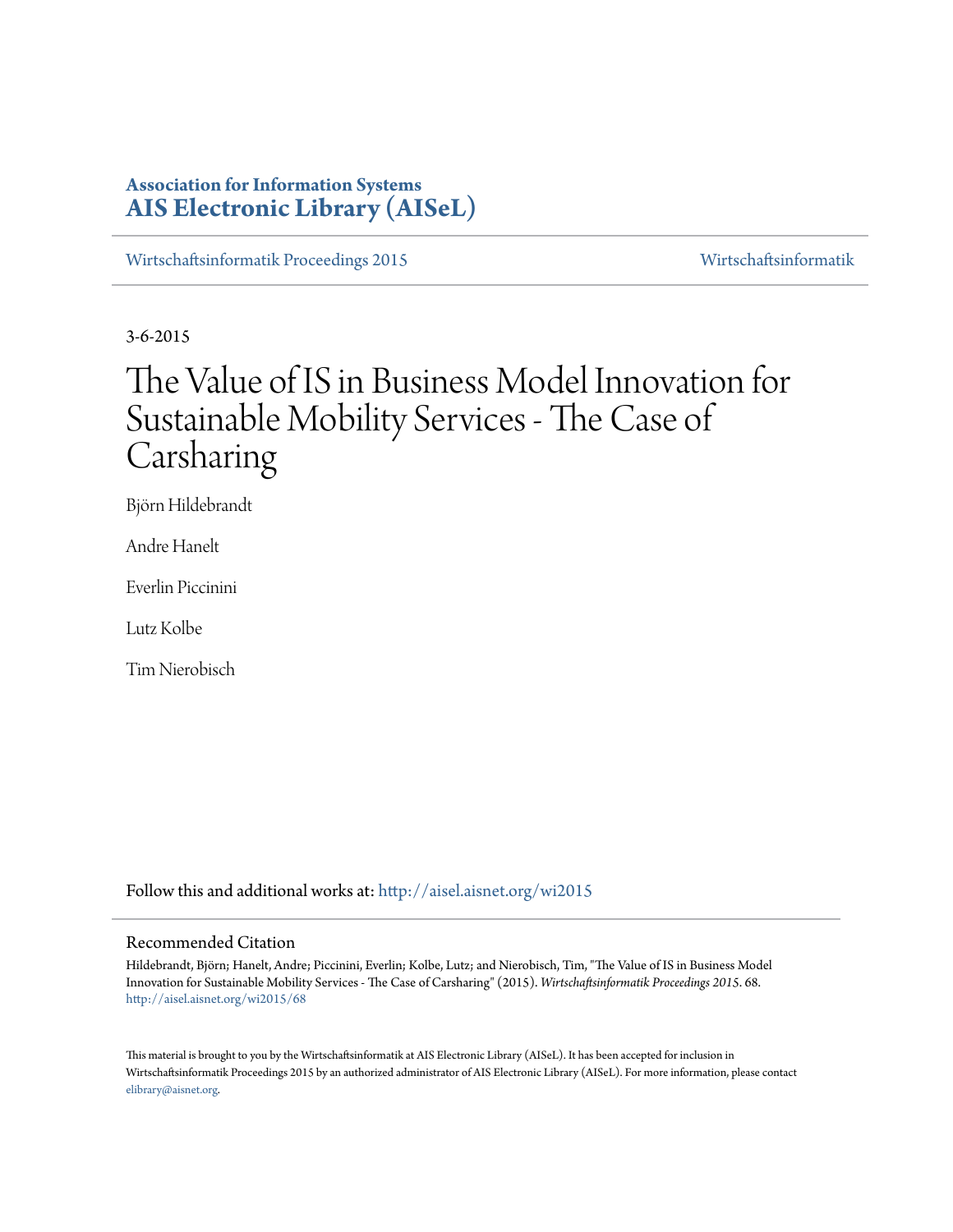## **The Value of IS in Business Model Innovation for Sustainable Mobility Services – The Case of Carsharing**

Björn Hildebrandt<sup>1</sup>, Andre Hanelt<sup>1</sup>, Everlin Piccinini<sup>1</sup>, Lutz M. Kolbe<sup>1</sup>, Tim Niero $bisch<sup>2</sup>$ 

<sup>1</sup> Georg-August-University Göttingen, Information Management, Göttingen, Germany

{bjoern.hildebrandt,andre.hanelt,everlin.piccinini, lutz.kolbe}@wiwi.uni-goettingen.de <sup>2</sup> Georg-August-University Göttingen, Retail, Göttingen, Germany tnierob@gwdg.de

**Abstract.** Result-oriented services that provide mobility on demand seem to be a promising means of meeting both societal trends and environmental sustainability targets. In this paper, we investigate the contribution of Information Systems (IS) to drive this substantial business model change towards sustainable mobility from a customer's perspective. While doing so, we focus on the specific case of carsharing – a result-oriented mobility service that has been known for decades, which is recently receiving more attention due to environmental concerns. Employing a choice-based conjoint analysis ( $n = 221$ ), we explore and evaluate the role of IS for the perceived attractiveness of carsharing. With our investigation, we show how IS, by their three functions of information, automation and transformation, may improve this sustainable form of individual mobility and thus contribute to the shift towards sustainable mobility.

**Keywords:** Sustainable mobility, business model innovation, carsharing, product-service transition, conjoint analysis

## **1 Introduction**

Mobility and transportation account for an enormous proportion of environmental degradation and are thus one of the most important fields of activity for achieving environmental sustainability [1-2]. Attaining sustainable mobility requires not only new technologies, e.g., electric vehicles, but also alternative business models different from the product- or ownership-based forms of individual mobility [3].

Thanks to pioneering research in recent years by, e.g., Watson et al., Melville, Elliot, Corbett et al., and vom Brocke et al., the topic of environmental sustainability has been introduced to the Information Systems (IS) community [4-8]. Within this area, both the potential decreasing of the environmental footprint of Information Technology (IT) as well as the possibility of using IS to enhance the environmental performance of other areas have been discussed [9]. However, the community's understanding of the ability of IS to increase the attractiveness of green practices, e.g., by driving business model innovations, for potential customers is still rather limited.

<sup>12</sup>th International Conference on Wirtschaftsinformatik, March 4-6 2015, Osnabrück, Germany

Hildebrandt, B.; Hanelt, A.; Piccinini, E.; Kolbe, L.; Nierobisch, T. (2015): The Value of IS in Business Model Innovation for Sustainable Mobility Services - The Case of Carsharing, in: Thomas. O.; Teuteberg, F. (Hrsg.): Proceedings der 12. Internationalen Tagung Wirtschaftsinformatik (WI 2015), Osnabrück, S. 1008-1022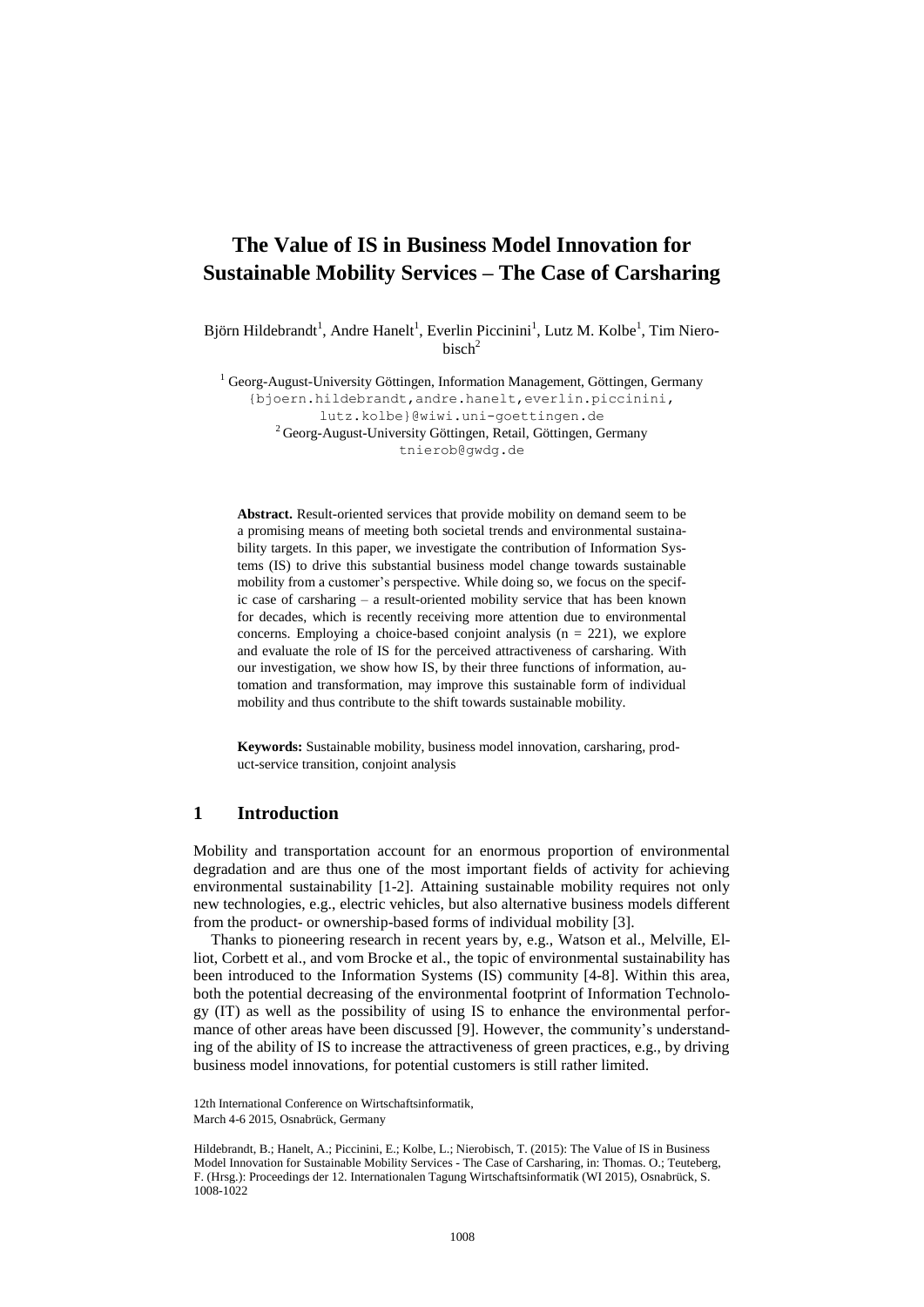When focusing on this potential in the mobility sector, it must be taken into account that the industry is undergoing major changes, as it is affected by contemporary mega-trends [10]. Besides the increasing environmental pressure, urbanization increases traffic and congestion in cities and strains limited parking space [11]. Therefore, future (passenger) transportation systems look for alternatives to privately owned cars in the form of flexibly provided mobility. The focus shifts from ownership of a vehicle to the use of mobility services to fulfill individual mobility demands [12]. "Mobility as a service (MaaS) is arguably an idea that has already arrived, via services such as carsharing and wider solutions involving multiple modes of transport booked through a single provider" [13]. Carsharing can be seen as one potential solution to transfer society from ownership to service use, and thus, to cope with a variety of environmental problems [11]. But, compared to owning a car, traditional carsharing results in a loss of convenience and certainty, which decreases its desirability for users [14]. IS have the potential to make such sustainable business models more attractive and thus drive the sustainable transformation of future mobility.

Along with these trends comes the increasing penetration of IS in everyday life [15]. In Western societies, large proportions of the population are equipped with smartphones or tablet PCs connected to the web. These digital devices lead to a changing role of consumers: They are more informed, are able to choose among more alternatives, and are generally more empowered with respect to the suppliers [16].

In this paper, we want to investigate the role of IS in service-oriented business models for sustainable mobility from a customer's perspective, specifically for the case of carsharing – one of the most interesting and already deployed application areas of future sustainable mobility [11]. We assume that the recent developments in IS are a major reason for the recent expansion in carsharing [17-18]. New carsharing business models have a high degree of IS coverage, including locating, booking, and accessing the vehicle via smartphones; and collecting trip data. We further assume that with modern IS, carsharing has the potential to gain massively in attractiveness for customers and thus drive the transformation towards sustainable mobility. In order to investigate these assumptions, our study examines the following research question: *How do IS influence the attractiveness of service-oriented mobility business models from a customer's perspective?* In order to answer this question, we employ a conjoint analysis based on a survey of 221 (final) carsharing customers to determine which application fields of IS they value most.

## **2 Theoretical Foundation**

#### **2.1 IS for Environmental Sustainability**

Environmental sustainability, referred to as Green IS within the IS community, has become an interesting topic in recent years [e.g.,4]. Many new investigations have come into focus, but there is a strong need to catch up in order to counteract the magnitude of this problem [8]. Following Kossahl et al. [9], Green IS is composed of its two subfields: "Green by IS" and "Green in IS". Research following the "Green in IS" stream analyzes and aims at minimizing the direct effects of IS on the environmental sustainability of businesses [9], [19]. In contrast, "Green by IS" research relies on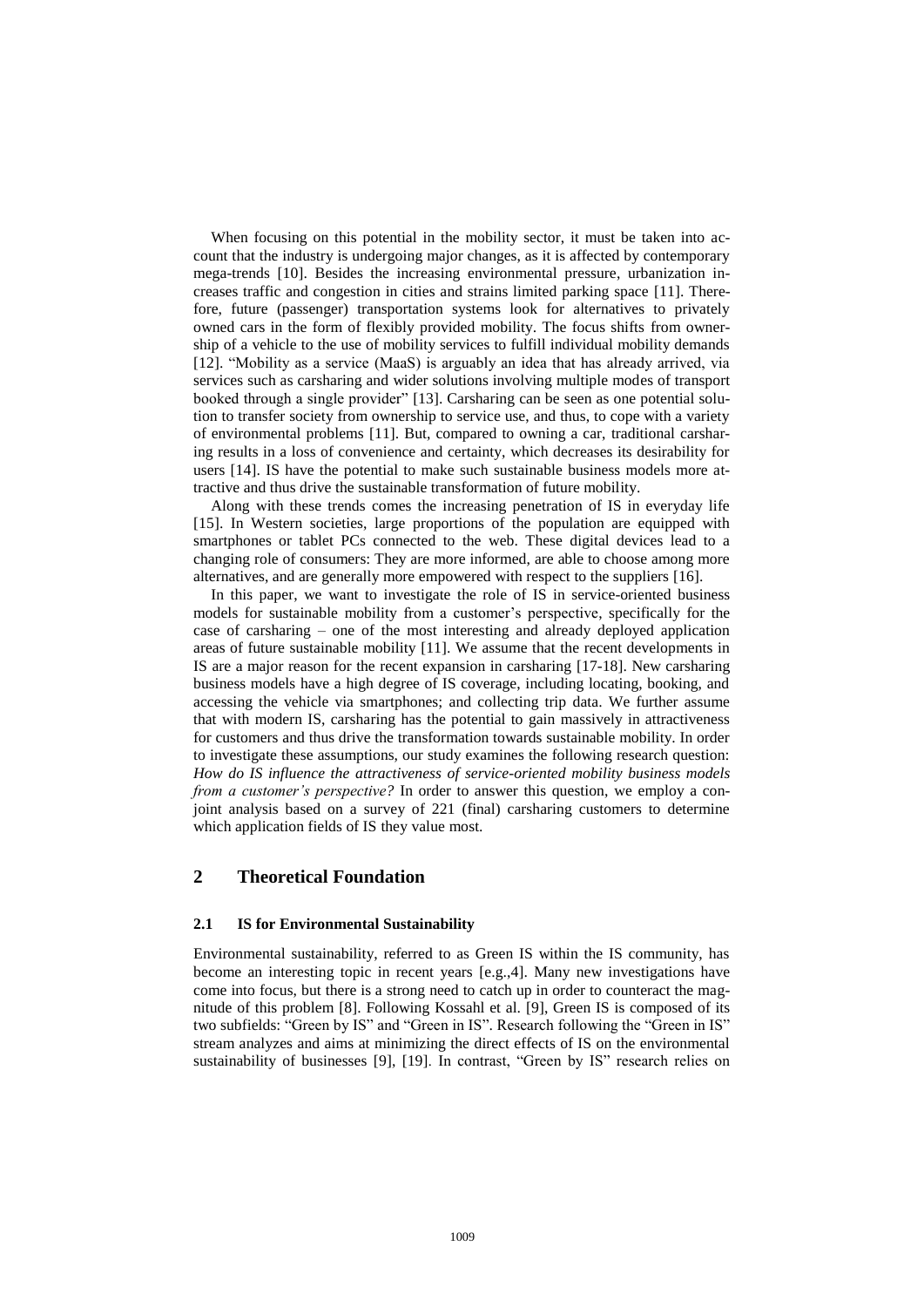businesses' overall environmental sustainability and thus focuses on the indirect contribution of IS [19]. The latter concept can, in general, be applied to all domains. As a starting point, Watson et al. describe the potential of IS for the sustainable transformation of the energy domain [4]. The authors introduce "Energy Informatics" as a new subfield in IS and demonstrate how the efficiency of energy systems can be increased by IS that, e.g., coordinate supply and demand.

In the mobility domain, the topic of electric mobility has gained some attention from the community [20]. Here, research has predominantly focused on the question of how vehicle charging interacts with the energy system [e.g., 20], though further investigations have been made, including research on decision support systems for the optimization of carsharing stations [21]. Hilpert et al. [22] develop a Green IS artifact that tracks the greenhouse gas (GHG) emissions of vehicles and supports knowledge gathering and decision making for sustainable business practices. Corbett et al. [7] investigate the connection between IS and environmental-sustainability measurement principles and point out that IS in the form of vehicle telematics can contribute to better environmental decision making. Furthermore, Ferreira et al. [23] propose a Multi-Modal Transportation Advisor system, based on the integration of various data sources, such as public transportation systems, car and bike sharing, and carpooling. Considering carsharing and carpooling, investigations have been conducted particularly in the form of optimization algorithms [24-26]. As these examples demonstrate, initial research in the field of Green IS focuses on how IS can contribute to designing greener, i.e., more environmentally sustainable, processes. While this is an extremely important perspective, research has largely left out  $-$  to the best of our knowledge  $$ another facet: The role of IS in innovating green business models to make them more desirable. Research on sustainable business models from the perspective of the IS community is thus rather scarce, an exception being [27] who describe the use of mobile technology in electric vehicle carsharing.

#### **2.2 Product–Service Transition of Mobility Business Models**

Service-oriented business models are described as having advantages for both the customer and the supplying firm: The former may experience a higher degree of flexibility and fewer risks (e.g., vendor lock-in). Firms can differentiate themselves through services and develop a deeper relationship via the continuous contact involved in service business models and, thus, experience economic advantages in the long run compared to the punctual product-sale business [28-29].

The topic of product–service transition is directly connected to the business model perspective, as it concerns what kind of value is delivered in which way and under which conditions to target customers [30]. Amit and Zott [31] define the business model as "the content, structure, and governance of transactions designed so as to create value through the exploitation of opportunities". Business model innovation has recently been described as a promising strategy for sustainable development (e.g., [32]). In the domain of mobility, service business models that are able to substitute for the prior dominant product have been described as contributing to sustainability [3].Williams [33] has described three different service types in more detail for the automotive industry. According to the author, product-oriented services include services such as vehicle maintenance. Use-oriented models are services such as car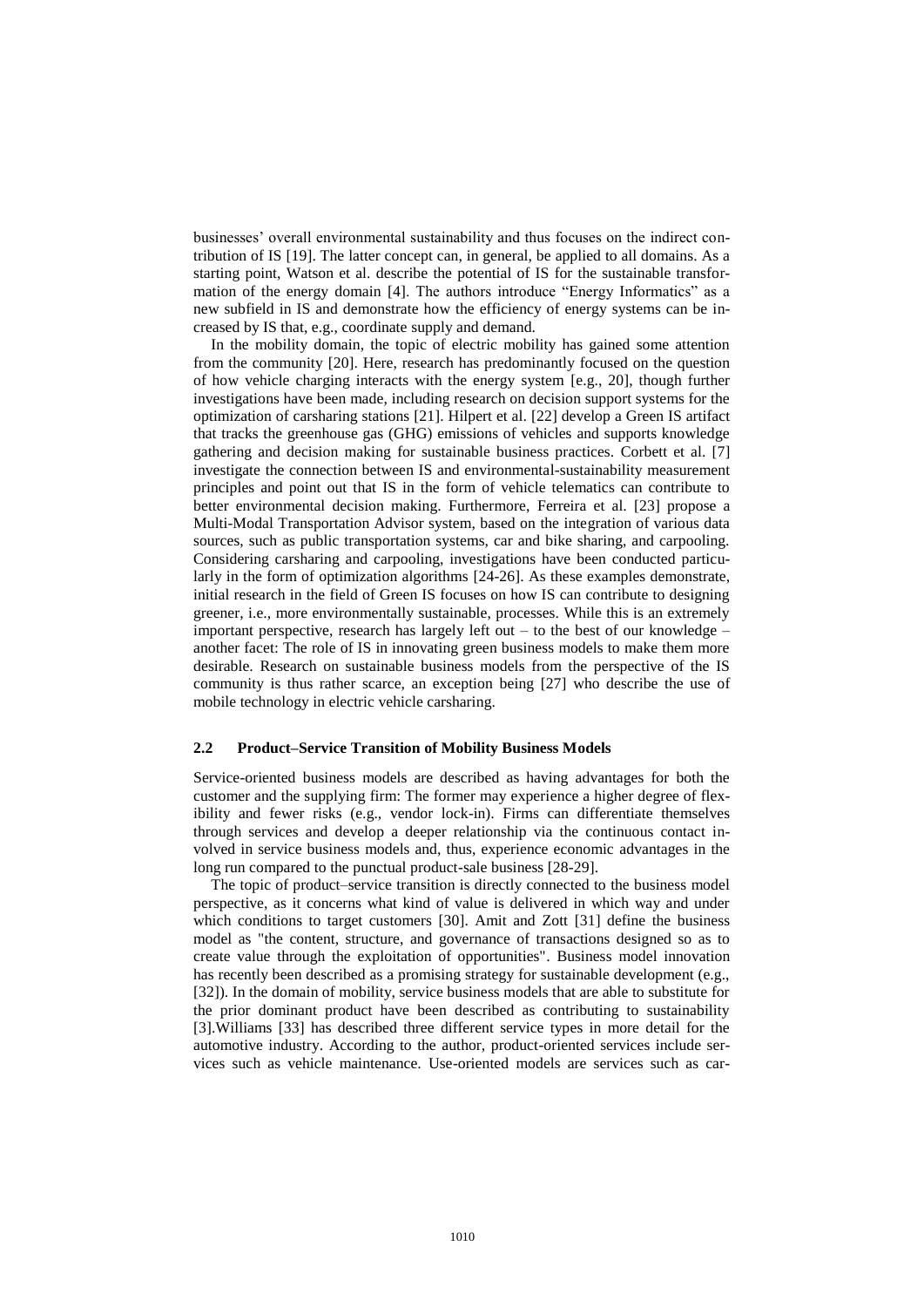leasing or rental services (against a regular fee). Result-oriented services comprise sharing or leasing services with pay-per-use pricing or integrated mobility schemes including several means of transportation. In this last category, the key role of IS is explicitly mentioned, e.g., for providing users with information about their travel [33].

With respect to environmental sustainability, the use- and result-oriented services are of particular value, as they hold the potential to substitute for individual car ownership. Through pooled or shared use, a greater efficiency in vehicle deployment, and thus resources, can be achieved [34-35]. A slow product-to-service shift can be recognized in mobility demand, and car manufacturers have reacted by offering carsharing or rental services [12]. The increase in mobility's service proportion is recognized as being connected with IS [12]. Wagner and Shaheen [17] describe the mobility service of carsharing as "an alternative to satisfying the demand for individual mobility, while encouraging collective transportation when it is convenient and cost effective for the individual". It does not have to be seen as a substitute transportation mode, but rather as a complementary one [11]. Thus, carsharing aims at bridging the gap between individual transportation and existing, more sustainable modes of transportation by offering a flexible, short-term mobility solution. The idea of carsharing is not new. Early experiences with sharing cars in Europe were made by companies such as Sefage, which was established in Zurich, Switzerland, in 1948 [36]. Various other systems arose and disappeared during the 1970s and '80s [37]. Over the last decades, however, carsharing has undergone a massive expansion [38]. Nevertheless, convenience and flexibility remain critical success factors. Compared to outdated, manual instances of carsharing, equipping vehicles with modern IS allows providing more convenient and more flexible services to the users; facilitates provider's operation and management of services; and provides additional security, e.g. in terms of vehicle access or knowledge of vehicle locations [37].

#### **2.3 IS as a Driver of Service-oriented Sustainable Business Models**

In the manufacturing industry, Zolnowski et al. [39] describe the data connection that can be established between the provider and the customer through IS, enabling the monitoring and controlling of machines and resulting in new service-oriented business models. Just as in other industries, IS has the potential to drive the serviceoriented transition in the mobility sector. The role of sensor data for new business models in the mobility sector has been described with respect to vehicle insurance [40]. In this context, a metering device collects data on the driving profile and transmits it to the insurance company so that the premium can be calculated [40]. King and Lyytinen [41] describe how IS enables new services in the mobility sector by combining geographic location, automobile performance monitoring, operator behavior, and time monitoring technologies in mobility service offerings.

These examples have been discussed in research under the theme of telematics [42]. Nevertheless, they describe rather product-oriented services [33]. Lenfle and Midler [43] claim that modern technologies recently boosted the development of carrelated telematics services (navigation, remote diagnostics, etc.). But progress in IS, especially in digital technologies (e.g., smartphones), drives an even larger change: The move towards result-oriented mobility services that would have enormous positive impacts on the environment. This impact occurs as follows: Through digital con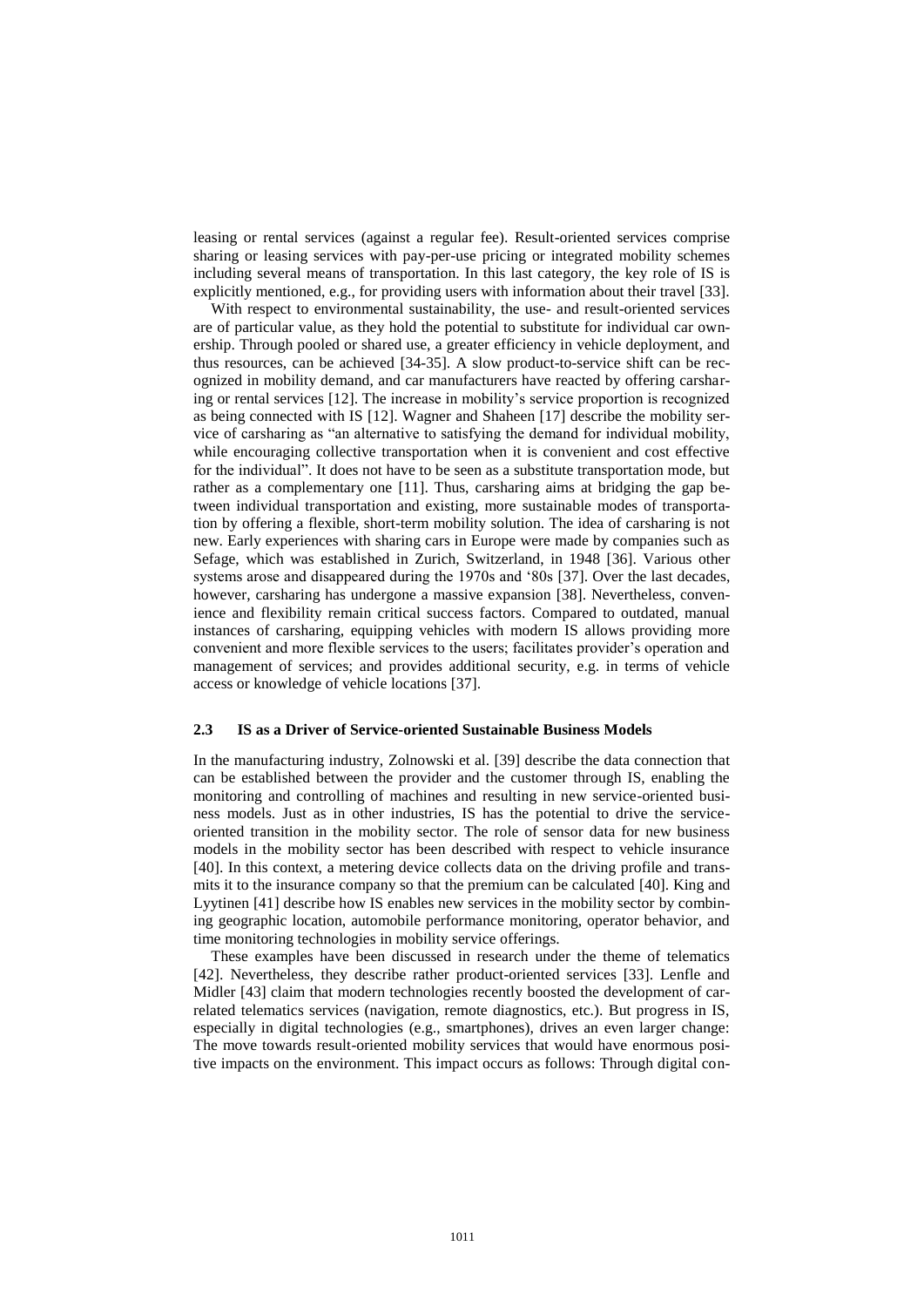sumer devices, not only is the connection between a vehicle and a service provider enabled by IS, but also the connection of the user and the vehicle. For example, vehicles can be located via smartphones drawing on GPS signals [41]. The combination of vehicle-related telematics, positioning data, and customer technology creates a digital eco-system that can have a truly disruptive effect on business models as it enables the major consumer trends found by Seeger and Bick [10] that will shape future mobility: "Ownerless, simplicity, eco-lifestyle and personalization". Mobility packages that are based on a variety of transportation modes must be offered to customers. In this context, Wagner and Shaheen as well as Barth et al. [17-18] emphasize a need for interoperability, both among carsharing service providers as well as transit operators, in order to reach higher customer satisfaction and use. Customers should not just be able to use vehicles belonging to one single mobility provider; they should be able to book any desired car (and other transportation systems) independent of provider and area. Furthermore, it is essential to facilitate intermodal changes between different transportation modes and reduce switching times, thus reducing customers' transaction costs [17].The attractiveness of such business models can be leveraged by advanced IS applications, i.e. by drawing on the three functions of IS that have been described in literature: (1) automating business processes, e.g., when locating the vehicle; (2) information for strategic purposes ("informate-up"), e.g., for business model design, ("informate-down"), e.g., for maintenance planning; (3) transformation of existing processes and relationships, e.g., pay-per-use mobility services [44-46].

## **3 Methodological Approach**

As we aim to discover and evaluate the role of IS in future sustainable mobility business models from a customer's perspective and to better understand customers' preferences concerning the scope of IT integration in carsharing services, we conducted a conjoint analysis (CA). CA (with its variants) is a multi-attribute preferencemeasurement technique that has come into widespread use in marketing [47]. In IS, this technique has been carried out, e.g., to determine the value of privacy in online social networks [48], and to investigate consumers' preferences concerning platform as a service solutions [49]. CA follows the basic idea of presenting different product alternatives (stimuli) to the participants for evaluation. It is a decomposition approach that assumes the utility of a product is determined by its characteristics (attributes), which can take various values (levels) [50]. Thus, this method allows researchers to explore and quantify the underlying value system within a consumer's decision [51]. Since we aim to investigate consumers' preferences related to IT integration in carsharing services and to find out, in which application fields are valued most, CA is an appropriate means, since this method allows us to analyse trade-offs among consumer values [51]. The determination of an appropriate conjoint variant must be in line with the objective to be studied. Considering the high level of abstraction and the scope of IT integration in carsharing services, the complexity of the stimuli should be kept as low as possible. Based upon Orme [52], we found the choice-based conjoint analysis (CBC) to be most suitable. CBC has become the most frequently used variant of conjoint analysis [53]. This method combines conjoint analysis and discrete choice experiments, and it is assumed that consumers aim to maximize their utility within their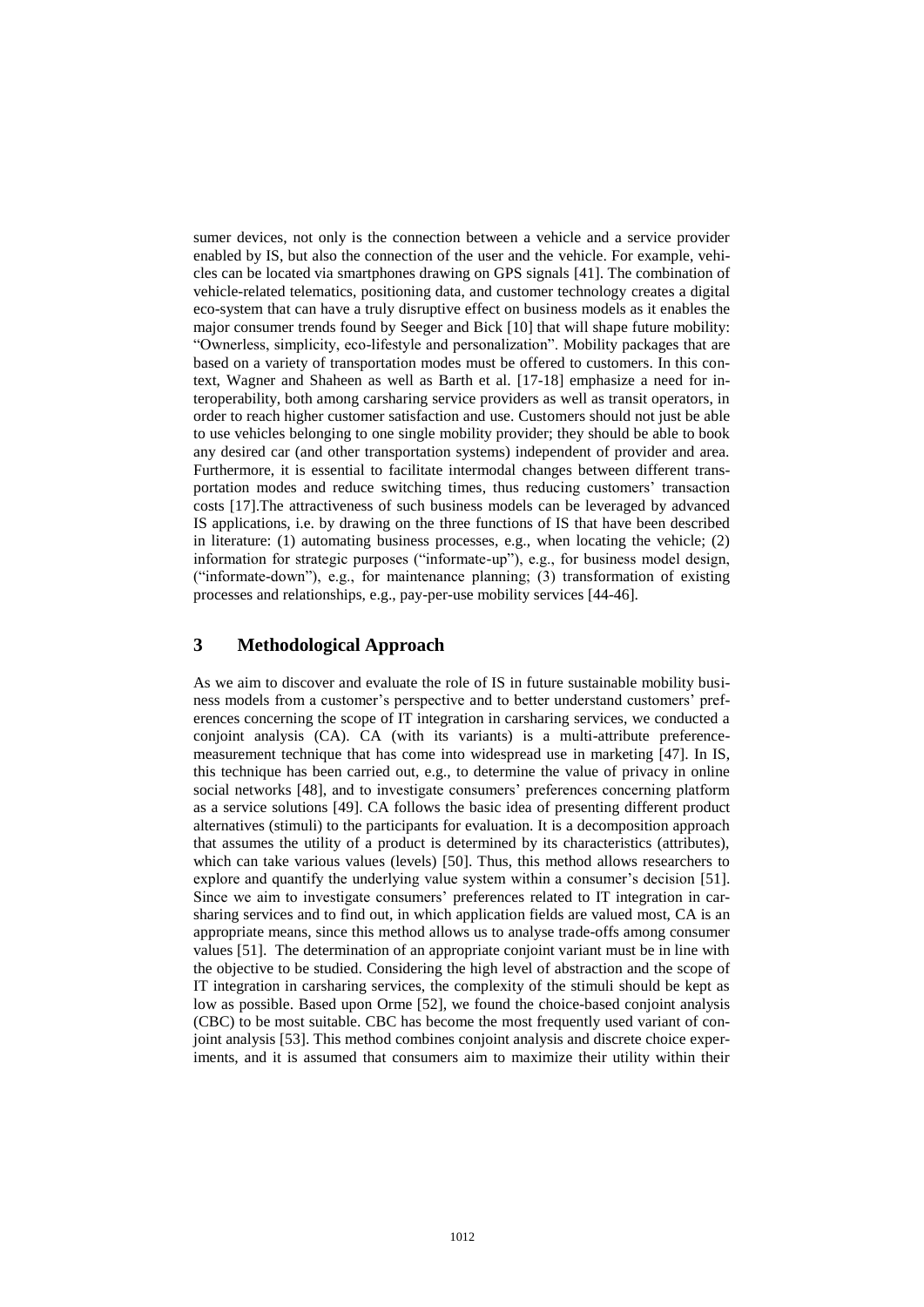purchase decisions. Thus, the preference structure is not determined by ratings or rankings as in the other CA variants but by discrete choice and non-choice decisions regarding the various stimuli. Applying the CBC for our survey delivers some advantages: First, the high cognitive load of the subjects by a ranking or rating can be reduced. Second, CBC allows us to integrate a non-purchase option into the choice experiment so that participants are not forced to select unacceptable alternatives.

#### **3.1 Conjoint Design**

One of the most critical parts of designing a conjoint experiment is the identification of proper product attributes and levels [54]. Therefore, we first analyzed scientific literature dealing with IT integration in carsharing (e.g., [17-18], [38], [55-56]) and evaluated the service offerings of various carsharing providers. We created an initial list of 14 attributes and 36 levels for our survey. In a second step, we carried out focus group discussions with two regional and two national carsharing providers in order to validate the initial list of attributes and levels. This also helped us with prioritizing attributes and reworking the attribute levels. Following the guidelines by Orme [54], a final list of 7 attributes and 14 attribute levels was determined (see *Table 1*).

| <b>Attribute</b> | Explanation of the Attributes and Levels                | Levels                               |
|------------------|---------------------------------------------------------|--------------------------------------|
| Reservation      | Reservations can be made either by calling a            | via phone;                           |
|                  | reservation center or via the internet, which           | • online (website) or via app        |
|                  | also includes mobile applications [18].                 |                                      |
| Vehicle          | Two different approaches can be distinguished.          | vehicles are located at fixed        |
| location         | First, there is stationary carsharing, in which         | stations:                            |
|                  | users pick up a car at one of several stations          | • vehicles are spatially dispersed - |
|                  | [55]. Second, in free-floating carsharing, cars         | location via app                     |
|                  | are spatially dispersed. Here, the user can             |                                      |
|                  | locate the vehicle with his smartphone [56].            |                                      |
| Vehicle          | We differentiate between access via key and             | key has to be picked up at a         |
| access           | keyless access. In a key scenario, vehicle keys         | station and needs to be returned     |
|                  | are normally stored in lockboxes. Keyless               | there:                               |
|                  | access encompasses locking and unlocking                | access the vehicle with              |
|                  | vehicles directly via smartcard [18].                   | smartphone/membership card           |
| Metering and     | In manual systems, users are usually encour-            | • fixed hourly and mileage rate      |
| accounting       | aged to keep a trip logbook by writing down             | according to paper and pencil-       |
|                  | the time and mileage at the beginning and end           | trip logbook;                        |
|                  | of a trip. On-board data-acquisition hardware           | automated usage-based account-       |
|                  | allows automated accounting by recording,               | ing (time and mileage)               |
|                  | storing and processing of relevant data [18].           |                                      |
| Online           | A personalized online account with infor-               | • no online account available;       |
| account          | mation about trips and cost overview                    | • online account with information    |
|                  |                                                         | about trips and cost overview        |
| Incentive        | Following the idea of usage-based insurance, a          | · no incentive scheme available;     |
| scheme           | monetary incentive scheme based on vehicle              | • cautious driving is rewarded with  |
|                  | sensor data can be used to motivate consumers           | cash premiums                        |
|                  | adopt a more sustainable driving behavior.              |                                      |
| Interoperability | As pointed out in <i>chapter</i> 2.3, we integrated the | • customer account exclusively for   |
|                  | need for interoperability.                              | a carsharing provider in one city;   |
|                  |                                                         | • customer account allows using      |
|                  |                                                         | various carsharing offers in vari-   |
|                  |                                                         | ous cities                           |

**Table 1.** Explanation of Attributes and Levels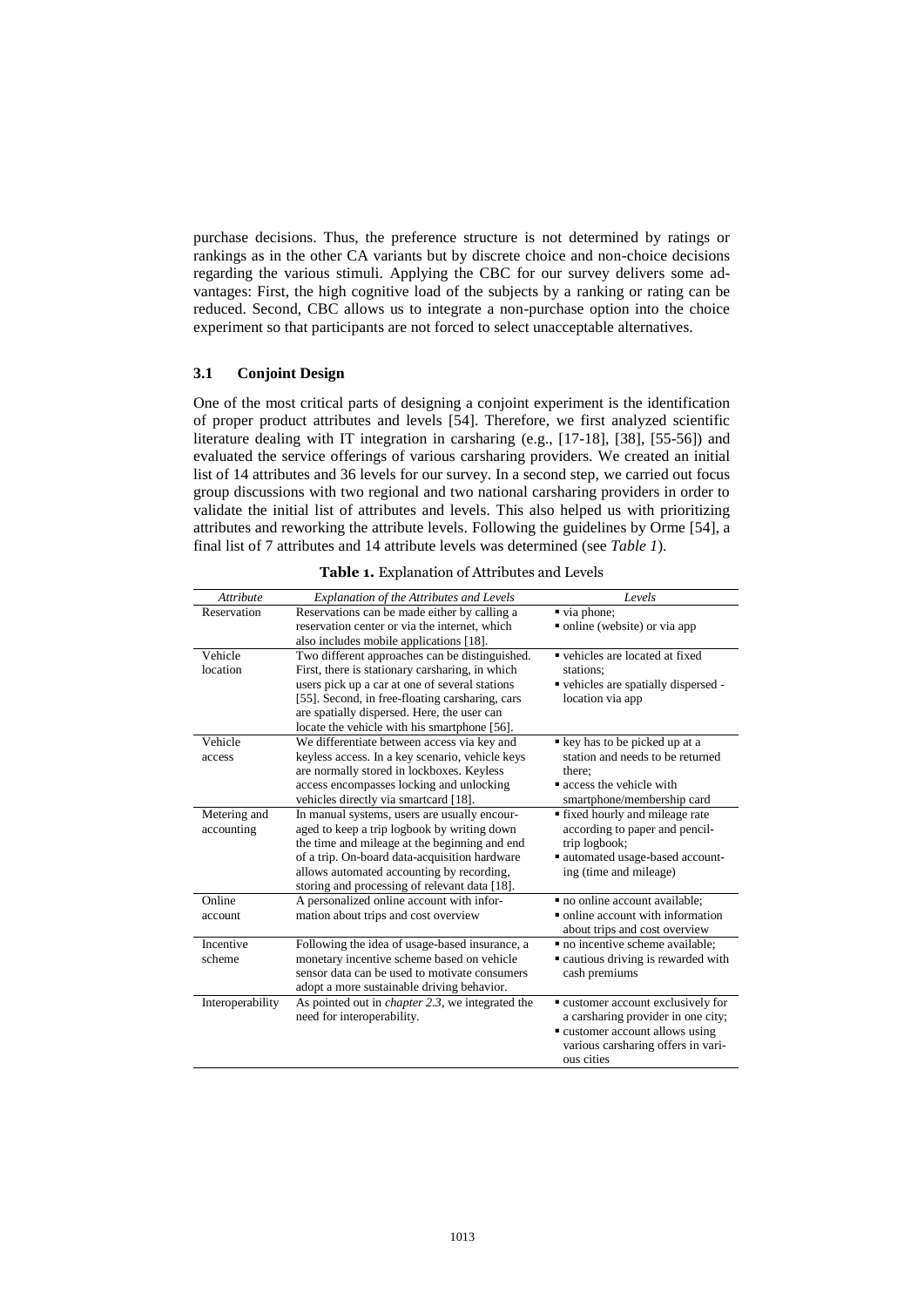Our attributes encompass basic processes of using a carsharing service and the need for interoperability. We chose the attribute levels so that there is one case with low IT usage and one with advanced technology application. With respect to the cognitive load and reducing the drop-out-rate, the number of choice tasks was set to 10, each of which included three stimuli that were presented in text form and the noneoption. We computed a randomized design by using the 'complete enumeration' method, which resulted in the highest strength (d-efficiency) for our design.<sup>1</sup>

#### **3.2 Questionnaire Design and Study Realization**

The online questionnaire was divided into three sections. The first section represented the introduction to welcome the participants, to provide them with necessary information concerning the following conjoint analysis. Since it was our goal to explore customer preferences concerning the scope of IT integration and thereby innovative processes enabled in carsharing services, we had to be sure to evaluate participants' choices independently from other, possibly knock-out criteria [57]. Therefore, we asked participants to imagine a neutral position, separate from their own carsharing provider, automotive brands, pricing, purpose for the trip, etc. Intuitive and simple descriptions were used to assist participants' understanding during the entire survey. The next section embodied our conjoint experiment which consisted of 10 choice decisions. In addition, the questionnaire contained elements focusing on selected socio-demographic data, respondents' mobility behavior and general carsharing issues.

To increase the user acceptance and understanding of the questionnaire, a pre-test was carried out with 25 participants. The participants were partially observed in the processing of the questionnaire and had the opportunity to ask questions and make comments both during the questionnaire and after. Based on the observations and feedback, the survey was revised. In order to receive qualified responses, the distribution of invitations to participate in the online questionnaire was carried out via customer mailing lists of two carsharing providers. By observing the participants of our pre-test (as discussed above) and their feedback, it became clear that it is difficult for people to evaluate such a service when they have not used it previously. We did not want to bias our results with unqualified answers; therefore, we focused on people who have already used carsharing. This helped to ensure that participants understood the respective processes and could therefore evaluate our attribute levels properly.

#### **3.3 Analysis Method**

 $\overline{a}$ 

In CBC, the utility score of a stimulus is determined by the part-worth utilities of all attributes. Thus, a linear-additive, compensatory utility function is assumed [38]. In contrast to traditional CA, CBC requires an additional model to describe the discrete choice decisions based upon participants' utility expectations. Thereby, the most commonly used method is the multinomial logit (MNL) model [53], [58]. For estimat-

<sup>&</sup>lt;sup>1</sup> This method considers all possible combinations of attribute levels and generates the most nearly orthogonal design for each participant, in terms of main effects; within each choice task, the presented stimuli are held as different as possible [53].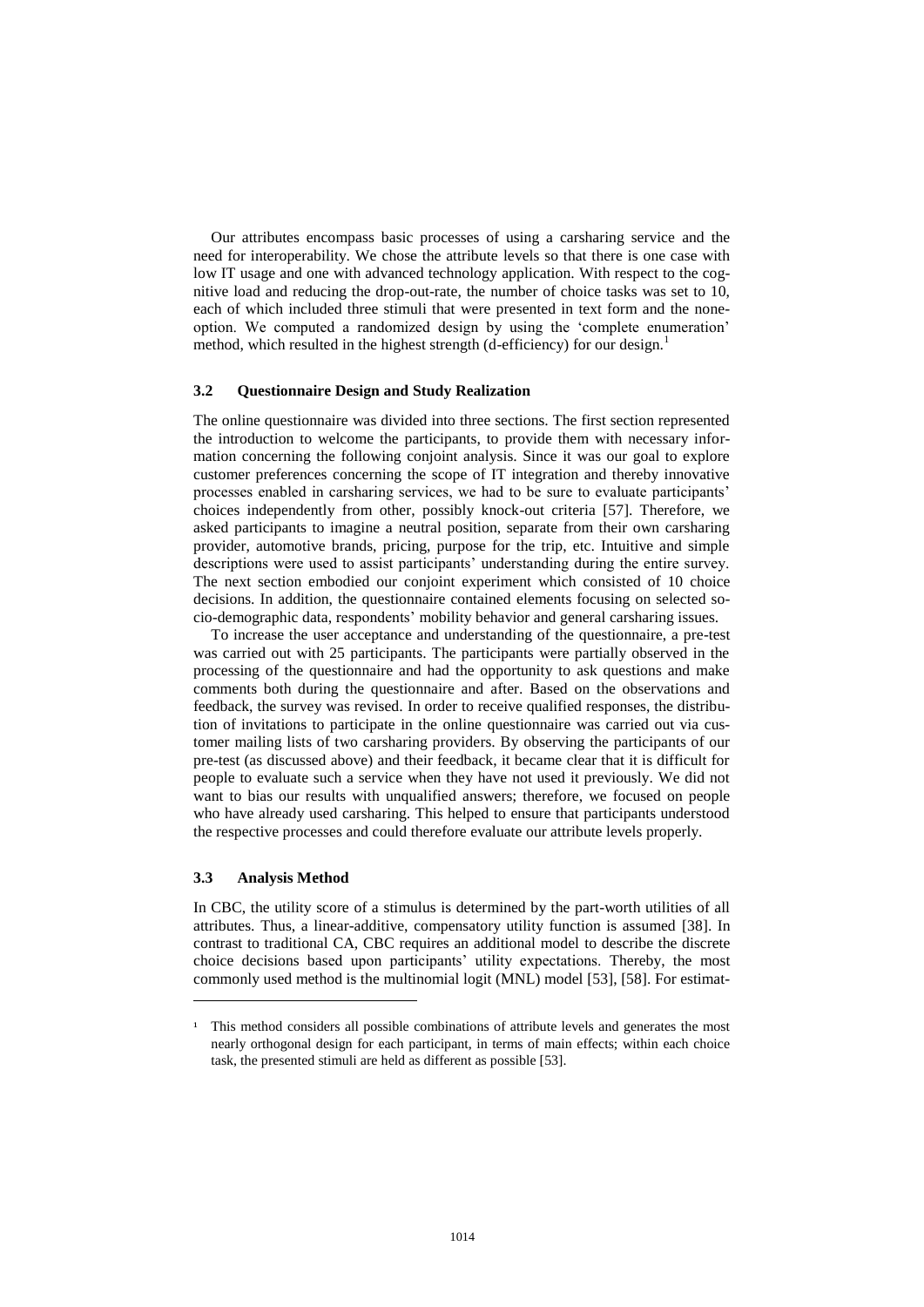ing the part-worth utilities and the relative importance of the attributes, we conducted a logit choice analysis using Sawtooth Software. This estimation is an iterative approach for calculating the maximum likelihood solution for fitting an MNL model to the data [53]. According to the maximum-likelihood principle, estimations for the part-worths are determined in order to explain the observed participants' discrete choice decisions as precisely as possible [58],[38].

### **4 Results**

During the survey period, a total of 287 respondent data records were gathered. Of these, 66 participants did not complete the questionnaire and were therefore excluded from the analysis. After exclusion of dropouts, 221 evaluable records remained (termination rate: 77%). The sample consists of 39% female and 61% male respondents. *Table 2* depicts the sample's age distribution.

| Table 2. Age distribtion |  |
|--------------------------|--|
|--------------------------|--|

| ل کہ   | 26-35   | 36-45  | 46-55   | 56-65   | -65    |
|--------|---------|--------|---------|---------|--------|
| 3.50 % | 24.00 % | 9.00 % | 32.00 % | 18.50 % | 3.00 % |
|        |         |        |         |         |        |

In order to figure out whether these are occasional or steady carsharing users, respondents were asked how often they have used carsharing on total and how frequently they use this service. *Table 3* summarizes the answers given.

| <b>Absolutely</b>       |                                           |         |                        |  |  |
|-------------------------|-------------------------------------------|---------|------------------------|--|--|
| more than 15 times      | $10 - 15$ times                           |         | Less than 10 times     |  |  |
| 71 %                    | 12.5%                                     |         | 16.5 %                 |  |  |
| <b>Frequency of use</b> |                                           |         |                        |  |  |
| every day               | More than once a week 2-3 times per month |         | Less than once a month |  |  |
| 1.42 %                  | 11.37 %                                   | 31.28 % | 55.93%                 |  |  |

**Table 3.** Respondents' previous carsharing usage

Concerning our conjoint experiment, we conducted logit estimation with a total of four iterations in order to generate a reliable solution. The model achieved a loglikelihood value of −2767.2. By comparing this value to the null model (loglikelihood: −3063.71), in which all estimates are set to zero [53], the difference results in 296.51. Multiplied with two, it results in a chi-square of 593.02. The degrees of freedom are obtained by subtracting the number of attributes from the number of attribute levels including the none-option [53]. Thus, the number of degrees of freedom is 8. Using the chi-square distribution table, a theoretical value of 20.09 is obtained for 8 degrees of freedom and a significance level of  $p < 0.01$ . The chi-square of 593.02 reached is many times larger than this value, so it can be concluded that the decisions of the participants are significantly influenced by the different attribute levels. *Table 4* depicts the results of logit estimation and displays the normalized part-worth utilities for each attribute level, their standard deviations and t-ratios. Since the part-worth utility reflects respondents' preferences concerning the attractiveness of a specific attribute level; the higher this value, the more it is desired. For each single attribute, part-worth utilities of all levels sum up to zero, and thus, negative values indicate levels that are not preferred. Studying the resulting part-worth utilities for each level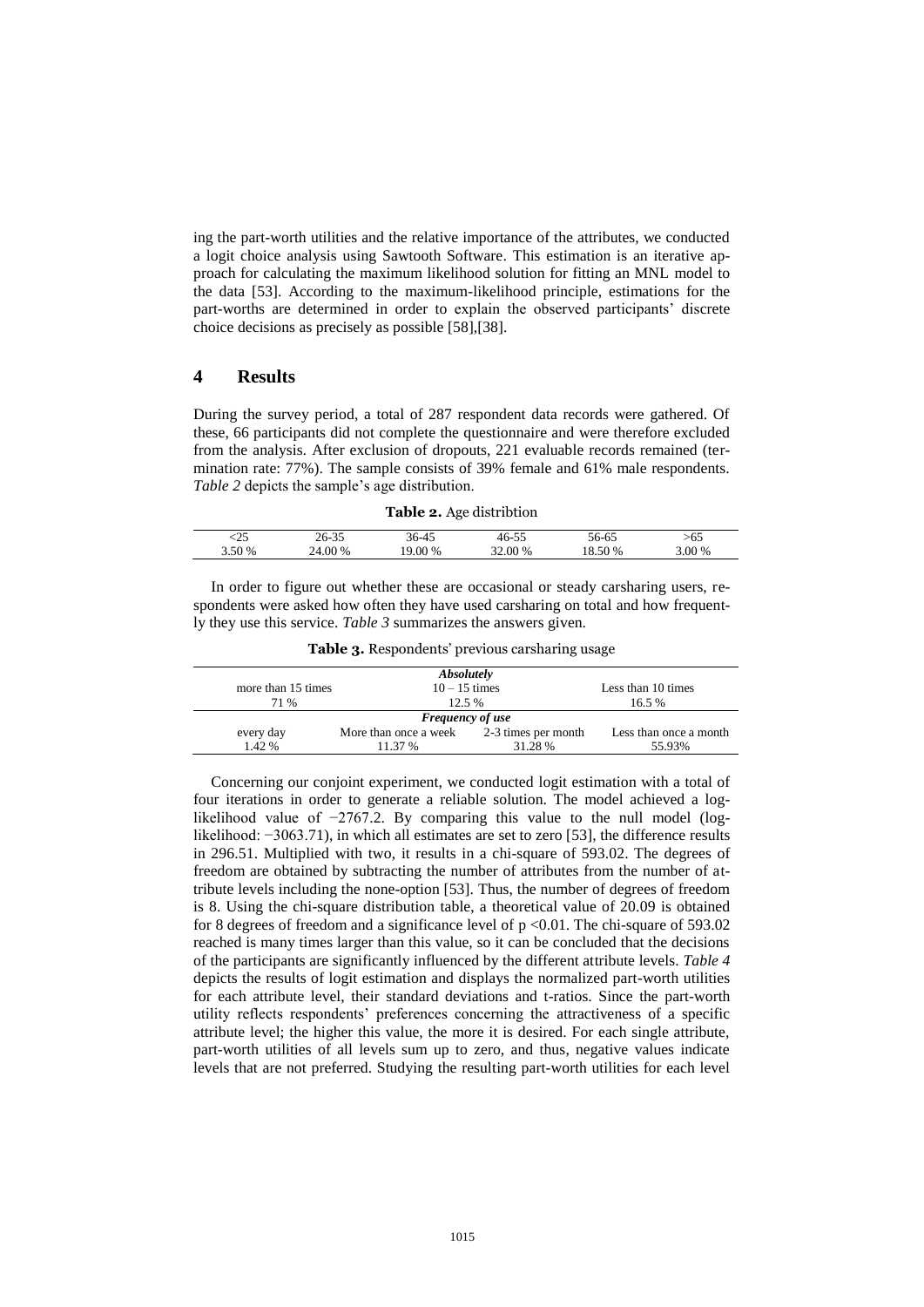attribute, we can deduce an "ideal" solution from a customer's perspective. This solution is represented by the attribute levels written in bold in *Table 4*.

| Attribute        | Level                                             | Part-    | <b>Standard</b> | t Ratio   |
|------------------|---------------------------------------------------|----------|-----------------|-----------|
|                  |                                                   | Worths   | Errors          |           |
| Reservation      | via phone                                         | $-0.463$ | 0.030           | $-15.399$ |
|                  | online (website) or via app                       | 0.463    | 0.030           | 15.399    |
| Vehicle location | vehicles are located at fixed stations            | 0.209    | 0.029           | 7.183     |
|                  | vehicles are spatially dispersed - location via   | $-0.209$ | 0.029           | $-7.183$  |
|                  | app                                               |          |                 |           |
| Vehicle access   | key has to be picked up at a station and needs to | $-0.149$ | 0.029           | $-5.171$  |
|                  | be returned there                                 |          |                 |           |
|                  | access the vehicle with                           | 0.149    | 0.029           | 5.171     |
|                  | smartphone/membership card                        |          |                 |           |
| Metering and     | fixed hourly and mileage rate according to paper  | $-0.178$ | 0.029           | $-6.154$  |
| accounting       | and pencil-trip logbook                           |          |                 |           |
|                  | automated usage-based accounting (time and        | 0.178    | 0.029           | 6.154     |
|                  | mileage)                                          |          |                 |           |
| Online account   | no online account available                       | $-0.269$ | 0.029           | $-9.236$  |
|                  | online account with information about trips       | 0.269    | 0.029           | 9.236     |
|                  | and cost overview                                 |          |                 |           |
| Incentive scheme | no incentive scheme available                     | $-0.100$ | 0.029           | $-3.491$  |
|                  | cautious driving is rewarded with cash pre-       | 0.100    | 0.029           | 3.491     |
|                  | miums                                             |          |                 |           |
| Interoperability | customer account exclusively for one carsharing   | $-0.295$ | 0.029           | $-10.086$ |
|                  | provider in one city                              |          |                 |           |
|                  | one customer account allows using various         | 0.295    | 0.029           | 10.086    |
|                  | carsharing offers in various cities               |          |                 |           |
| None-option      |                                                   | 0.484    | 0.049           | 9.935     |

**Table 4.** Conjoint Results – Part-Worth Utilities

In order to examine whether the determined part-worth utilities differ significantly from zero, a two-tailed t-test was conducted. The null hypothesis states that the estimated part-worth utilities do not differ significantly from zero and can be rejected at a significance level of 5% if the t-ratio exceeds the critical value of 1.96 absolutely [58]. Thus, as it can be observed in *Table 4*, the hypothesis that our attributes have no significant influence on the choice decisions is rejected with a significance level of <5% for all attributes and attribute levels. Since the calculated part-worth utilities for each level are in interval-scaled form, quantified inferences on the overall relevance of an attribute cannot be derived directly [58]. For this reason, the relative importance is calculated for each attribute in order to be able to draw conclusions about the influence the respective attribute has on participants' choice decisions. The relative importance of an attribute is its span (the absolute difference between the highest and lowest part-worth utilities) divided by the sum of spans of all attributes. *Fig. 1* illustrates the relative importance for each attribute. As illustrated, the attribute reservation has the greatest influence on a respondent's decision process (27.86%), followed by interoperability (17.74%), online account (16.17%), vehicle location (12.55%), and metering and accounting (10.7%). Vehicle access (8.94%) and incentive scheme (6.03%) were slightly less desired by respondents.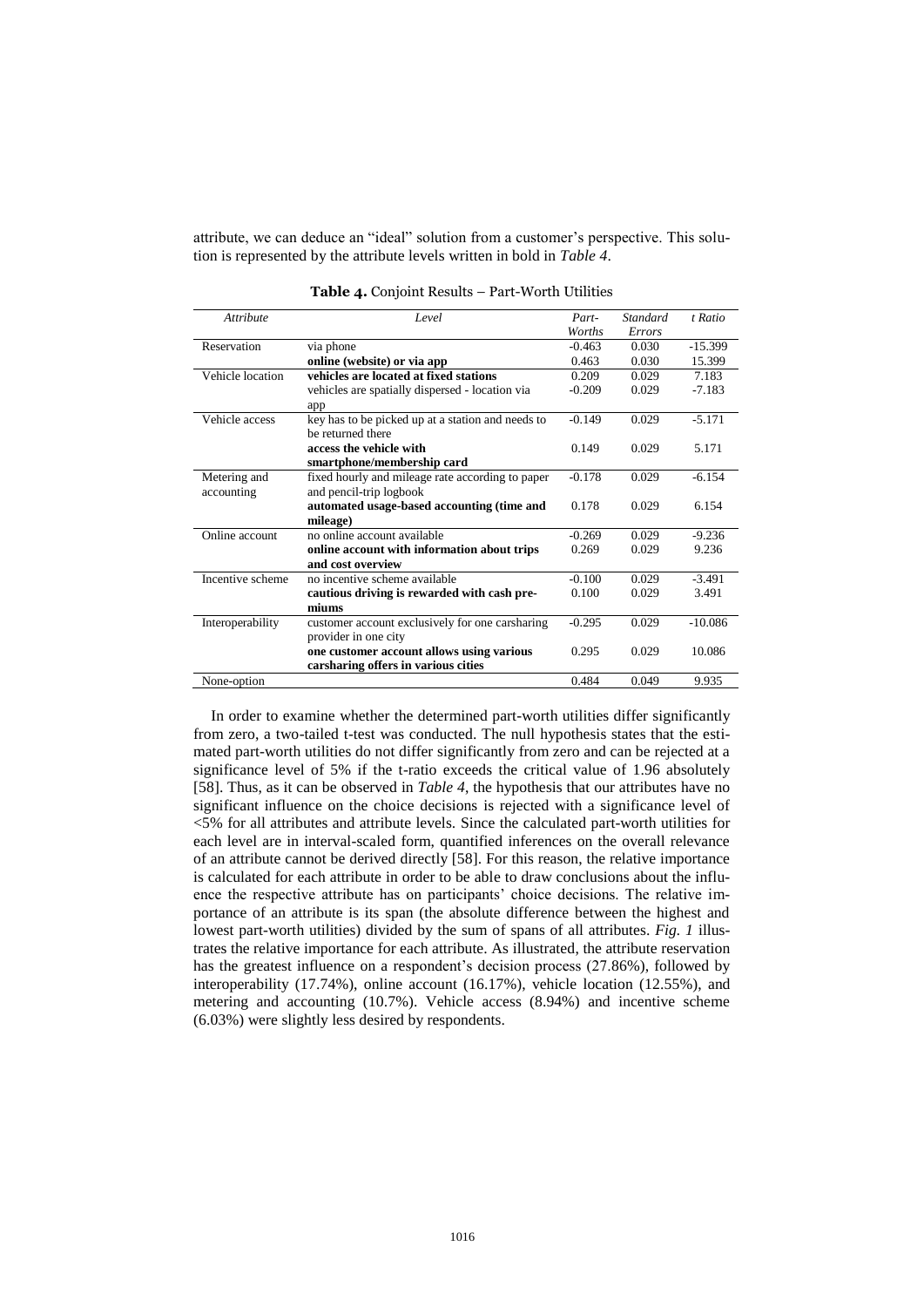

**Fig. 1** Conjoint Results – Relative Importance

## **5 Discussion of Findings**

More than 80% of the survey participants agreed that a carsharing offer that meets their expectations would lead them to not own a car themselves. Moreover, more than 35% of the respondents use their own vehicle at least once or twice a week. These numbers indicate the inherent potential of business model innovations in carsharing, which can be realized by advanced IS usage. The question of whether or not to use carsharing is thus not determined solely by the attitude concerning the concept but also by way the user experience is designed. Here, IS can play a key role. The results of our CA indicate that consumers prefer the advanced technology case for almost every attribute; the only exception is the vehicle location.

Former carsharing services were characterized by time-consuming reservations that involved calling a reservation center, inconvenient access to the vehicles and massive paperwork for both the consumer and the provider in order to perform the billing. Following Wagner and Shaheen [17], the attractiveness of carsharing can be greatly increased by reducing the customer's perceived transaction costs via a reduction of the perceived time and effort it takes to use the service. Our results indicate that advanced technologies have the potential to satisfy the customer's demand for flexibility, spontaneity, and reliable access; provide real-time information on availability; and allow advanced reservations and automated payment [17]. These findings can be explained by the aforementioned three roles of IS: Customers want to use mobility services conveniently, without being forced to perform time-consuming tasks such as calling a reservation help line, picking up a key to access the vehicle (and give it back afterwards), or filling in a trip logbook. Therefore, they prefer few-click reservations, easy and convenient vehicle access, and fully automated accounting functions. Here, the "automate"-role of IS becomes obvious by replacing manually conducted steps and thus decreasing the effort needed to use carsharing [44-46]. As can be seen in the vehicle-reservation or vehicle-access process steps, it is much easier and faster for customers to get the job done via, e.g., smartphone apps. Users can save time by avoiding getting a key or costs by not having to make phone calls to reservation hotlines.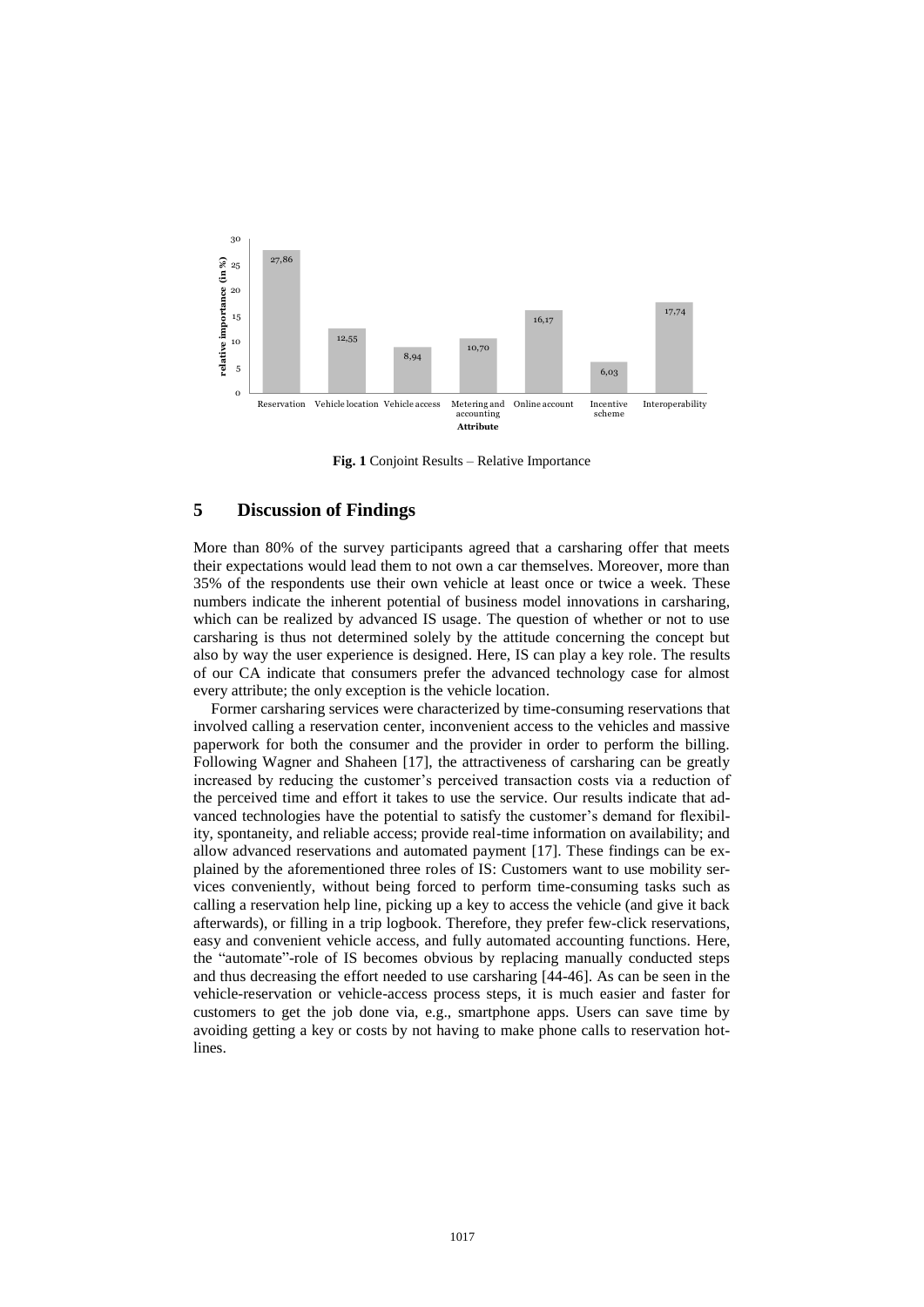Cost certainty is also a non-negligible factor; people perceive being able to review their actual costs at any time as essential. Here, the second role of IS, "informate", becomes clear [44-46]. Users experience a higher level of informedness by using IS ("informate down"). They can access information about their driving costs in their user account, thus experiencing a higher level of transparency and lower uncertainty with the use of carsharing. Furthermore, strategic information of the provider is also enabled by IS ("informate up"), e.g., by remote vehicle-status checks. Additionally, the ability to track driving profiles through telematics offers the possibility of generating deeper insights into general mobility demand, a feature of particular interest for mobility providers and OEMs. This information supports various strategic decisions, such as those regarding the usefulness and location of further stations. The data collected further enables new business models, e.g., selling the insights to city planners who want to reduce traffic congestion.

Our results confirm the importance of interoperability of services. People prefer using mobility services independent of the responsible operator and of their location – a concept that seems unthinkable without IS. Being forced to carry out repetitive registrations whenever they visit another city is no viable solution; this process is time consuming and, in most cases, a registration fee is charged. Consequently, people will switch to other transportation modes such as public transport or taxis. Operators in touristic cities in particular thus miss a large number of potential customers. Moreover, participants prefer a driving-sensitive incentive scheme that offers users the possibility of further influencing their mobility costs. Here, IS with its third role, "transformate" [44], [46], enables functionalities that would not be possible without IS. Through IS in carsharing, it is easier for customers to use this kind of sustainable transportation. Moreover, through the mechanisms described above, IS increases the economic performance of carsharing by cutting administration costs or increasing economies of scale. By contributing to the economic performance of a green means of transportation, both environmental and economic sustainability are addressed simultaneously. Deploying more IS might make it possible to bridge the economic– environmental divide that is obvious in our data: More than 72% of the respondents declared a reduction in their personal mobility costs as important. Over 92% stated that they want to contribute to environmental sustainability. These two aspects of cheap and green can sometimes contradict; this debate is known, e.g., from the field of electro mobility, where new technology promises better environmental performance but is associated with higher initial costs [59]. Through an enhanced attractiveness of the carsharing business model, the mobility mix of society at large might be changed towards increased sharing usage and thus become more environmentally sustainable. Leaving the specific case of carsharing, our assumption that modern IS has the potential to massively enhance the attractiveness of service-oriented business models – which could also include bike, bus or train transport offerings, or peer-topeer carsharing offerings is further supported by our findings.

## **6 Limitations and Future Research**

Our study has several limitations that must be mentioned, as they could affect the generalizability of our findings. First, the participants chosen for our questionnaire are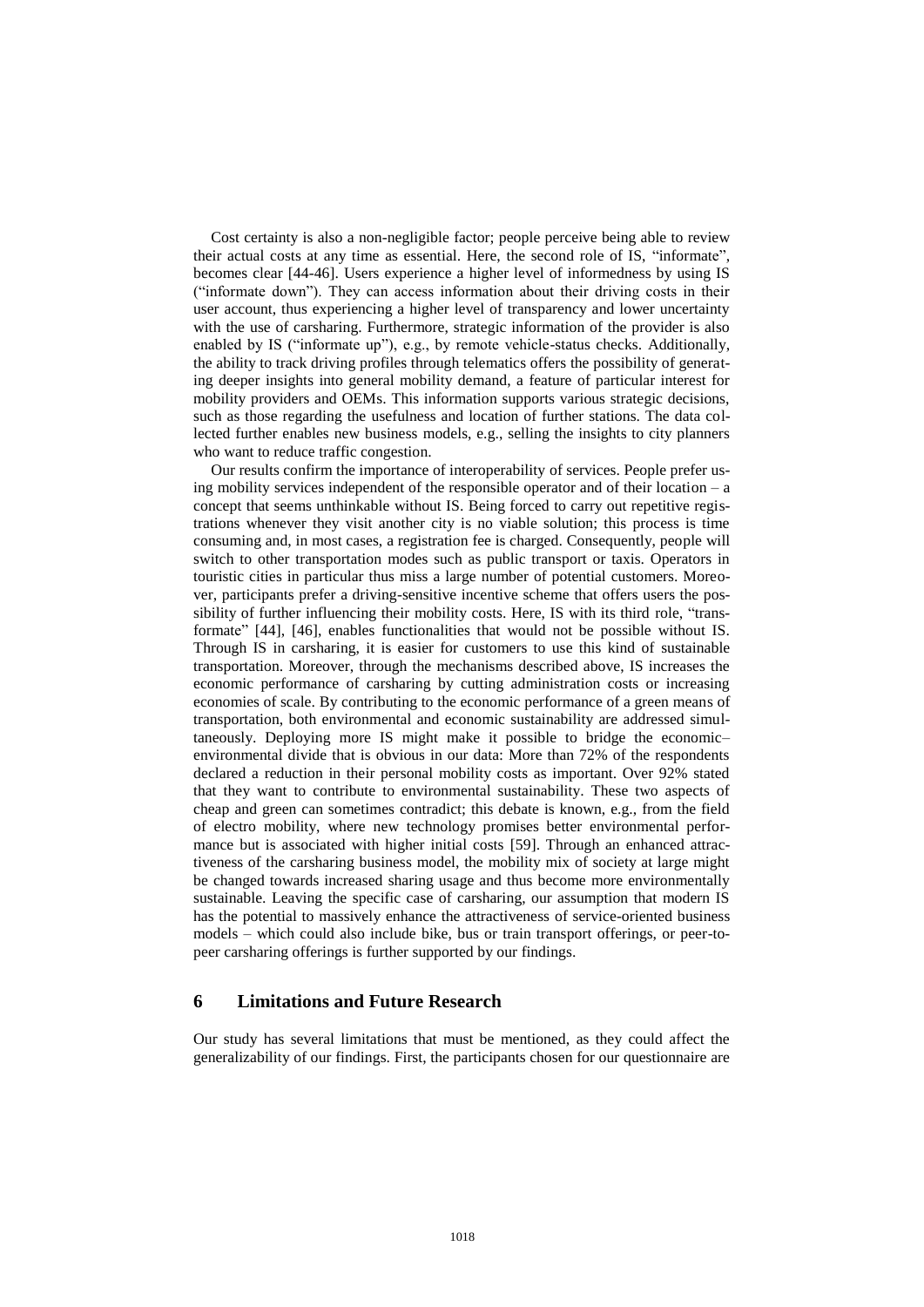all carsharing customers, since we consider this characteristic to be important for obtaining qualified responses. Therefore, the participants do not have to be convinced of the value of carsharing as a sustainable mobility concept. However, it would be interesting to determine how an optimal carsharing design should look so that it attracts people who have no previous experience with carsharing. These thoughts may spark further research. Second, when determining our attributes and attribute levels, we aim to investigate the use of IT in carsharing operations. Determinants such as the pricing structure are omitted in our design, although the pricing can be closely related to the use of IT, e.g., different pricing while driving vs. parked or dynamic tariffs depending on the time of day or the operator's actual utilization. Nevertheless, this complexity is hard to capture in a CA and would probably result in overloading the participants cognitively. Thus, our approach simplifies real-world decisions by focusing on the object of investigation. This also applies to our single focus on the customer's perspective, which needs to be complemented by also investigating the carsharing provider's point of view on the role of IS in further research.

## **7 Conclusion**

Alternative business models are necessary for achieving the goal of sustainable mobility, a key challenge for sustainable development as a whole. Result-oriented services that provide mobility on demand seem to be a promising means of meeting both societal trends and environmental sustainability targets. By conducting a conjoint analysis based on a survey of 221 carsharing customers, we were able to demonstrate that IS can play a substantial role in (re-)designing mobility services to be more convenient for the user. The results indicate that customers prefer high-technology operations. By guaranteeing safety and offering flexible and convenient access to the service, advanced IS reduces the customer's transaction costs, and enhances the customer's attitude towards the service [17]. IS responds to customer's changing requirements in mobility services. Thus, adapting operators' services to users' needs would increase subjective perceptions of the service and, therefore, would also be beneficial for providers [17].

With our research, we contribute to the IS community in the following ways. We add the perspective of business model innovation to the domain of green IS. As the results of our investigation reveal, customers appreciate IS use, as it is associated with enhanced convenience and connectedness, thus decreasing uncertainty. Insights were missing particularly in the mobility sector, which is a key aspect in achieving sustainability. Moreover, we contribute to the domain of product–service transition by theoretically and empirically describing the impact of IS on these developments. As more and more industries move towards service-oriented business models, it is important to examine how and to what degree IS contributes to this trend and to explore the underlying trade-offs.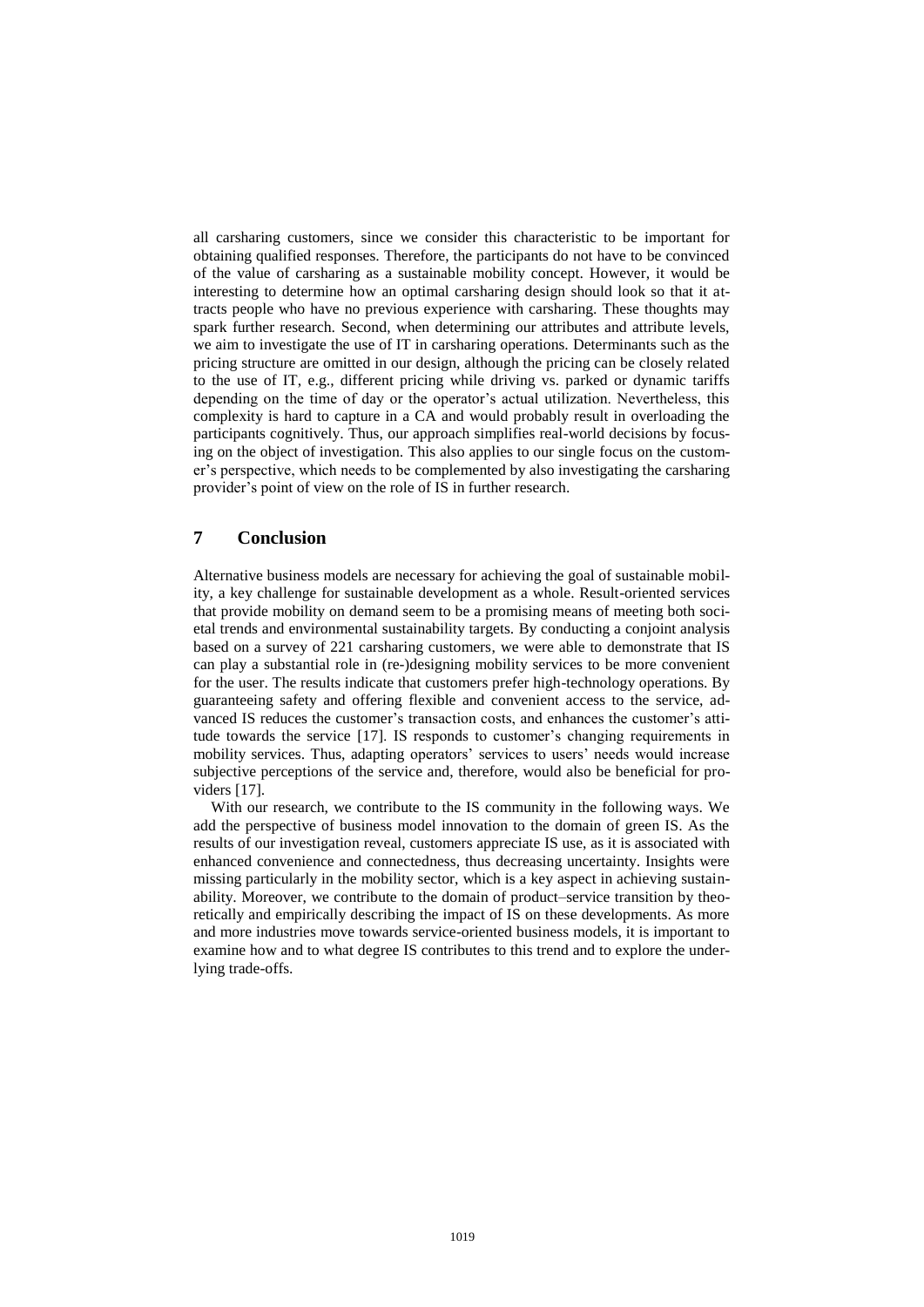## **References**

- 1. Murphy, J., Delucchi, M.: A review of the literature on the social cost of motor-vehicle use in the United States. J. Transp. Stat. 1, 15-43 (1998)
- 2. Samaras, C., Meisterling, K.: Life cycle assessment of greenhouse gas emissions from plug-in hybrid vehicles: implications for policy. Environmental Science & Technology 42(9), 3170-3176 (2008)
- 3. Wells, P.: Sustainable Business Models and the Automotive Industry: A Commentary. IIMB Management Review 25(4), 228-239 (2013)
- 4. Watson, R.T., Boudreau, M.-C., Chen, A.J.: Information Systems and Environmentally Sustainable Development: Energy Informatics and New Directions for the Is Community. MISQ 34(1), 23-38 (2010)
- 5. Melville, N.P.: Information Systems Innovation for Environmental Sustainability, MISQ 34(1), 1-21 (2010)
- 6. Elliot, S.: Transdisciplinary Perspectives on Environmental Sustainability: A Resource Base and Framework for IT-enabled Business Transformation. MISQ 35(1), 197-236 (2011)
- 7. Corbett, J., Webster, J., Boudreau, M.-C., Watson, R.: Defining the Role for Information Systems in Environmental Sustainability Measurement. All Sprouts Content 430 (2011)
- 8. Vom Brocke, J., Watson, R.T., Dwyer, C., Elliot, S., Melville, N.: Green Information Systems: Directives for the IS Discipline. Communications of the Association for Information Systems 33(30), 509-520 (2013)
- 9. Kossahl, J., Busse, S., Kolbe, L.M.: The Evolvement of Energy Informatics in the Information Systems Community: A Literature Analysis and Research Agenda. In: ECIS 2012 Proceedings, Barcelona (2012)
- 10. Seeger, G., Bick, M.: Mega and Consumer Trends–Towards Car-Independent Mobile Applications. In: International Conference on Mobile Business (ICMB 2013) 27 (2013)
- 11. Prettenthaler, F.E., Steininger, K.W.: From Ownership to Service Use Lifestyle: The Potential of Car Sharing. Ecological Economics 28(3), 443-453 (1999)
- 12. Nykvist, B., and Whitmarsh, L.: A Multi-Level Analysis of Sustainable Mobility Transitions: Niche Development in the UK and Sweden. Technological forecasting and social change 75(9), 1373-1387 (2008)
- 13. KPMG: Kpmg´S Global Automotive Executive Survey 2014. 130811, KPMG (2014)
- 14. Salon, D., Sperling, D., Shaheen, S.A., Sturges, D.: New Mobility Using Technology and Partnerships To Create More Efficient, Equitable, and Environmentally Sound Transportation. http://onlinepubs.trb.org/onlinepubs/millennium/00078.pdf (on: 16.04.2014) (2000)
- 15. Yoo, Y.: Computing in Everyday Life: A Call for Research on Experiential Computing. MISQ 34(2), 213-231 (2010)
- 16. Lucas, H.C., Agarwal, R., Clemons, E.K., El Sawy, O.A., Weber, B.: Impactful Research on Transformational Information Technology: An Opportunity to Inform New Audiences. MISQ 37(2), 371-382 (2013)
- 17. Wagner, C., Shaheen, S.A.: Car Sharing and Mobility Management: Facing New Challenges with Technology and Innovative Business Planning. Journal of World Transport Policy & Practice 4(2), 39-43 (1998)
- 18. Barth, M., Todd, M., Shaheen, S.A.: Intelligent Transportation Technology Elements and Operational Methodologies for Shared-Use Vehicle Systems. TRR Journal 1841(1), 99- 108 (2003)
- 19. Wunderlich, P., Kranz, J., Veit, D.: Beyond carrot-and-stick: How values and endogenous motivations affect residential Green IS adoption. In: ICIS 2013 Proceedings, Milan (2013)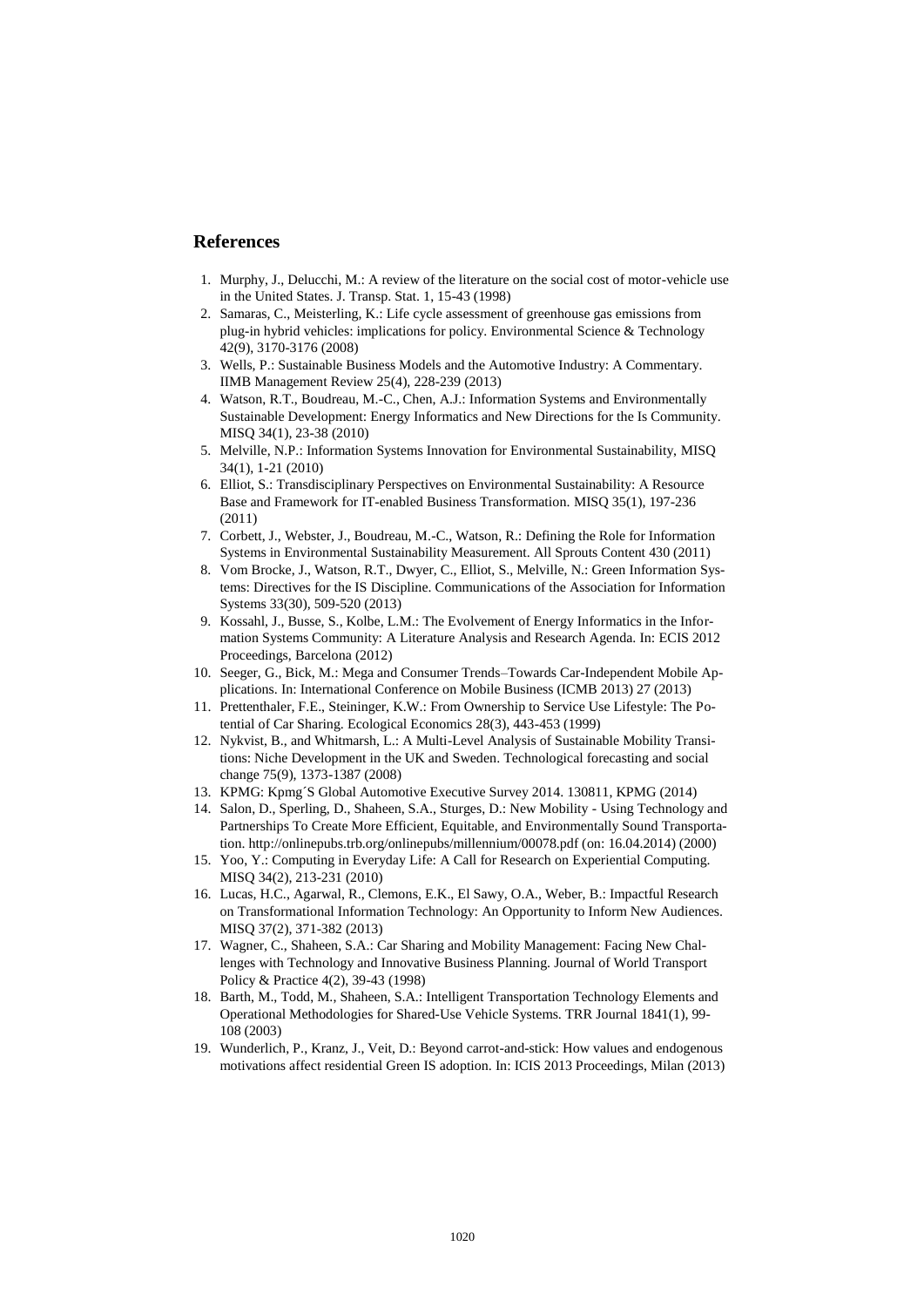- 20. Brandt, T., Wagner, S., Neumann, D.: Road to 2020: Is-Supported Business Models for Electric Mobility and Electrical Energy Markets. In: ICIS 2012 Proceedings (2012)
- 21. Rickenberg, T.A.A., Gebhardt, A., Breitner, M.H.: A Decision Support System For The Optimization Of Car Sharing Stations. In: ECIS 2013 Proceedings, Paper 207 (2013)
- 22. Hilpert, H., Schumann, M., Kranz, J.: Leveraging Green Is in Logistics Developing an Artifact for Greenhouse Gas Emission Tracking. Business & Information Systems Engineering 5(5), 313-323 (2013)
- 23. Ferreira, J.C., Filipe, P., Silva, A. Multi-Modal Transportation Advisor System. In: IEEE Forum on Integrated and Sustainable Transportation Systems, 388-393, Austria (2011)
- 24. Weikl, S., Bogenberger, K.: Relocation Strategies and Algorithms for free-floating Car Sharing Systems. ITSM, IEEE 5(4), 100-111 (2012)
- 25. Son. T.A., Tao, P.D., Khadraoui, D.: A Distributed Algorithm Solving Multiobjective Dynamic Car Pooling Problem. In: ICCIS Proceedings, 231-236 (2012)
- 26. Chen, C.-M., Shallcross, D., Shih, Y.-C., Wu, Y.-C., Kuo, S.-P., Hsu, Y.-Y., Holderby, Y., Chou, W.: Smart Ride Share with Flexible Route Matching. In: 13th International Conference on Advanced Communication Technology (ICACT), 1506-1510 (2011)
- 27. Lee, J., Nah, J., Park, Y., Sugumaran, V.: Electric Car Sharing Service Using Mobile Technology. In: CONFIRM Proceedings, paper 12 (2011)
- 28. Oliva, R., Kallenberg, R.: Managing the Transition from Products to Services. International Journal of Service Industry Management 14(2), 160-172 (2003)
- 29. Vargo, S.L., Lusch, R.F.: Evolving to a New Dominant Logic for Marketing. Journal of Marketing 68(1), 1-17 (2004)
- 30. Osterwalder, A., Pigneur, Y., Tucci, C.L.: Clarifying Business Models: Origins, Present, and Future of the Concept. Communications of the Association for Information Systems 16, 1-25 (2005)
- 31. Amit, R., Zott, C.: Value Creation in E-Business. Strategic Management Journal 22(6-7), 493-520 (2001)
- 32. Schaltegger, S., Freund, F., Hansen, E.: Business Cases for Sustainability: The Role of Business Model Innovation for Corporate Sustainability. International Journal of Innovation and Sustainable Development 6(2), 95-119 (2012)
- 33. Williams, A.: Product Service Systems in the Automobile Industry: Contribution to System Innovation?. Journal of Cleaner Production 15(11-12), 1093-1103 (2007)
- 34. Ceschin, F., Vezzoli, C.: The Role of Public Policy in Stimulating Radical Environmental Impact Reduction in the Automotive Sector: The Need to Focus on Product-Service System Innovation. IJATM 10(2), 321-341 (2010)
- 35. Geels, F.W.: A Socio-Technical Analysis of Low-Carbon Transitions: Introducing the Multi-Level Perspective into Transport Studies. Journal of Transport Geography 24, 471- 482 (2012)
- 36. Harms, S., Truffer, B.: The Emergence of a Nationwide Carsharing Co-operative in Switzerland.

http://www.communauto.com/images/Nation%20wide%20CS%20org%20Suisse.pdf (on 13.04.2014) (1998)

- 37. Shaheen, S.A., Sperling, D., Wagner, C.: Carsharing in Europe and North America: Past, Present, and Future. Transportation Quarterly 52(3), 35-52 (1998)
- 38. Shaheen, S.A., Cohen, A.P.: Growth in Worldwide Carsharing: An International Comparison. TRR Journal 1992, 81-89 (2007)
- 39. Zolnowski, A., Schmitt, A.K., Böhmann, T.: Understanding the Impact of Remote Service Technology on Service Business Models in Manufacturing: From Improving after-Sales Services to Building Service Ecosystems. In: ECIS 2011 Proceedings, Paper 109 (2011)